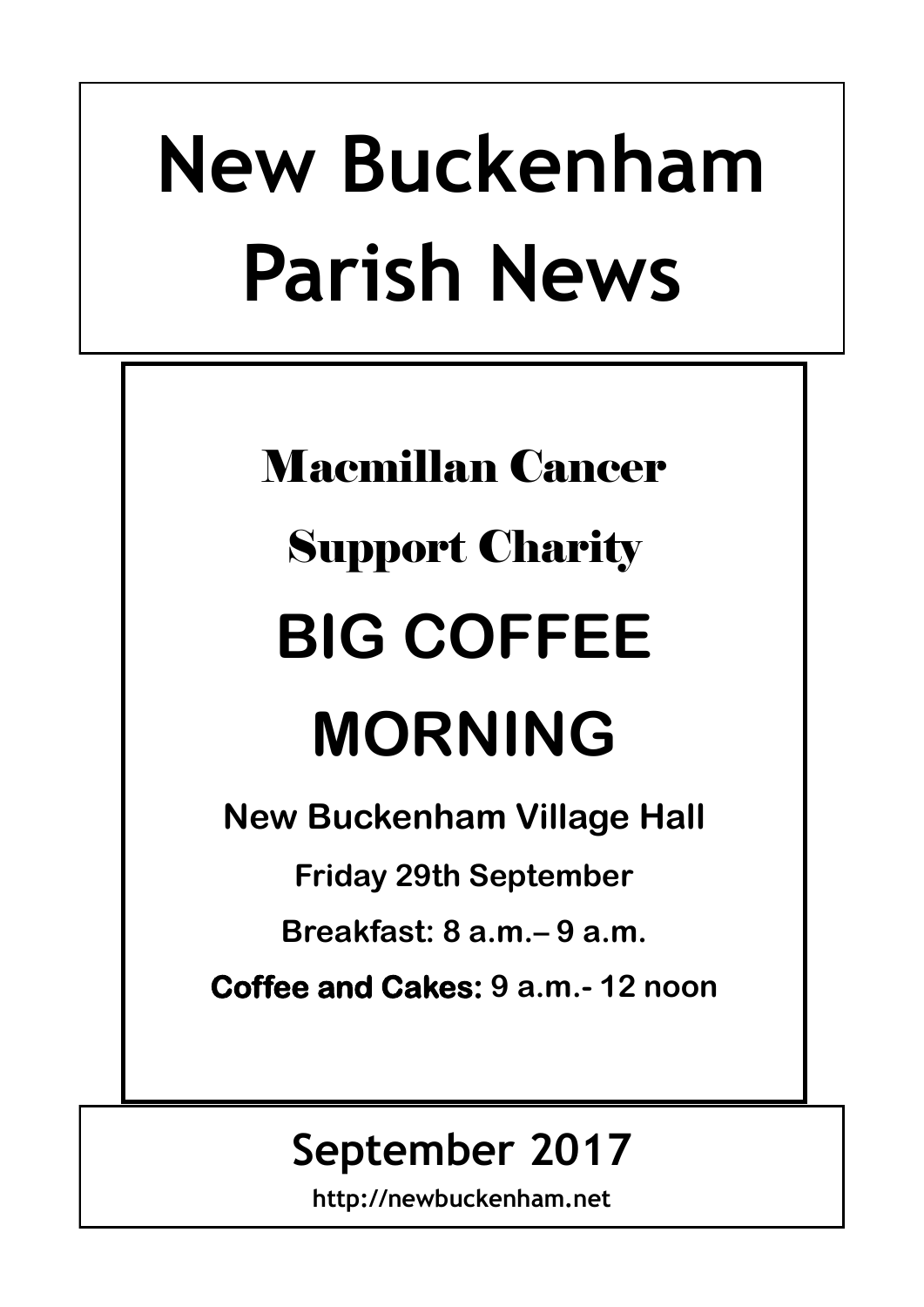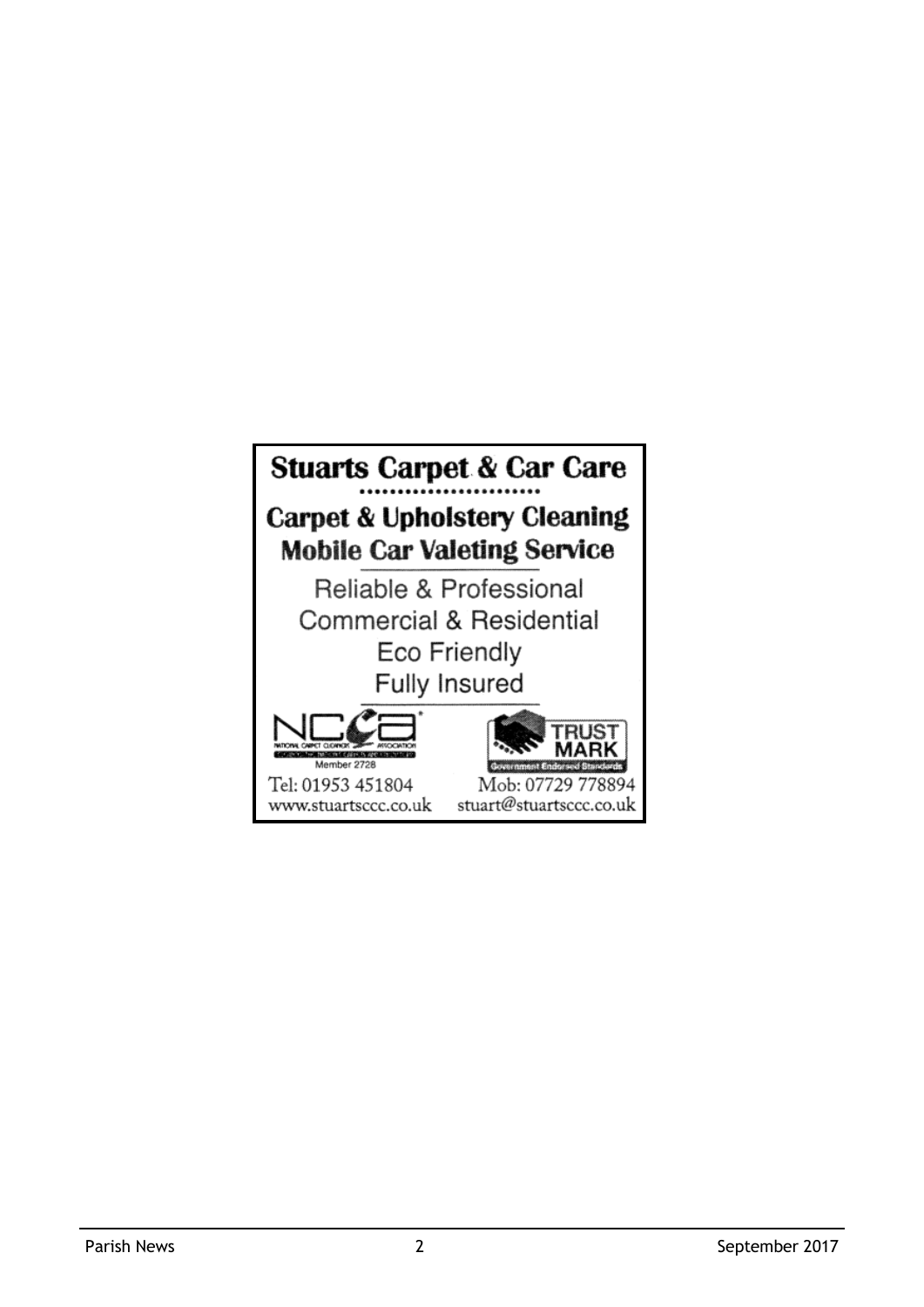

## **New Buckenham Parish News**

**September 2017**

## Macmillan Big Coffee Morning

Please come and support the Macmillan Big Coffee Morning at New Buckenham Village Hall on Friday September 29th. This year we are serving breakfast from 8 a.m.-9 a.m. with toast, homemade jams, croissants, coffee and tea, then 9 a.m.-12noon we will be serving cake, teas, and coffee, and any left over croissants.

There will be a raffle so if anyone could donate a prize it would be most welcome. If anyone could make a cake and deliver it to the hall would be much appreciated. All proceeds go to Macmillan Cancer Support. Please put this date in your dairies and support this worthy charity.

Thank you, hope to see you there.

I have already received a very generous donation of £300.00 so we are well and truly up and running.

*Clive Rush.*

## New Arrivals

We would like to welcome Mr and Mrs Frith, who have moved into Baileys, King Street and …

to welcome back Jenny Koch who has moved into The White House, Grange Road.

We hope you will enjoy your time in New Buckenham,

*Parish News Team*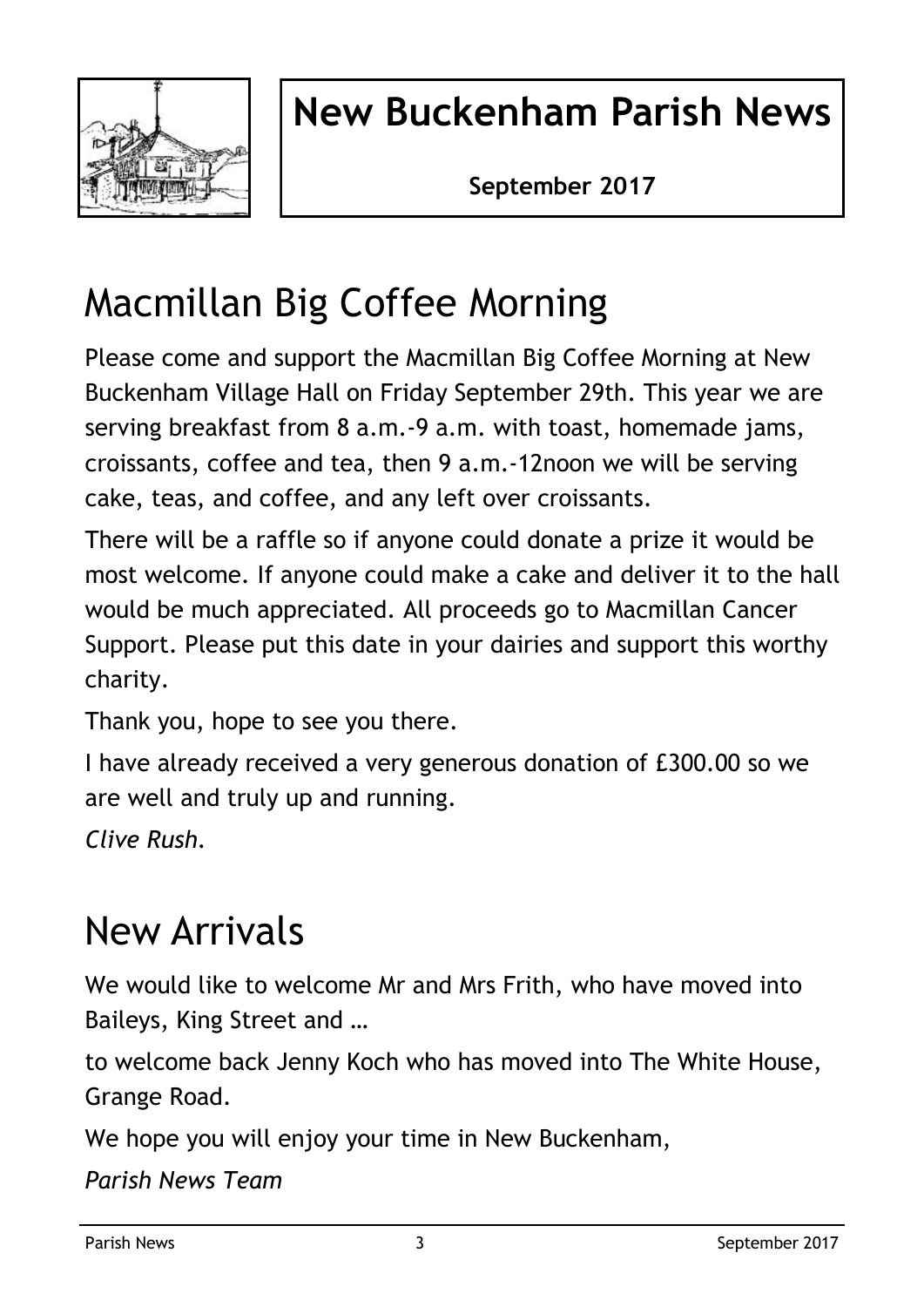## Parish News – will you help?

For the past year or so, Simon Ballard has been printing Parish News in his office in London, carrying it home on the train and collating it with Pippa. This was an onerous task and one that Simon has had to relinquish. We are very grateful for his hard work but it has left us with something of a problem.

Simon produced Parish News at no cost to the village (big thanks for his generosity) and, before that, Jean & Gerry printed it for us at highly subsidised rates. This service, too, is no longer available. In the past we were able to cover our costs with the revenue generated by the income from advertisements.

There was a time when we made a charge for the Parish News, but collecting the money was a task the monthly distributors disliked and we would prefer not to do it. Photocopying each edition is timeconsuming and somewhat of a burden to the volunteers. It's also quite expensive; and after extensive enquiries, we have found that to have the News printed and collated professionally (and locally) would leave us with a shortfall of £50 between income and expenditure per month.

We are therefore asking Village societies, groups and individuals if they would commit to sponsoring an edition, perhaps on a yearly basis, to the tune of £50. If, after consideration, you or your group or society feel able to commit to an edition, please contact Mary Dowson to discuss.

Mary Dowson, Lanes End, Marsh Lane. Tel: 01953 860320. mdowson@btinternet.com

*Parish News organising group –*

*Editors: Mike Boswell, Rik Hoggett, General dogsbodies: Mary Dowson, Joyce Little*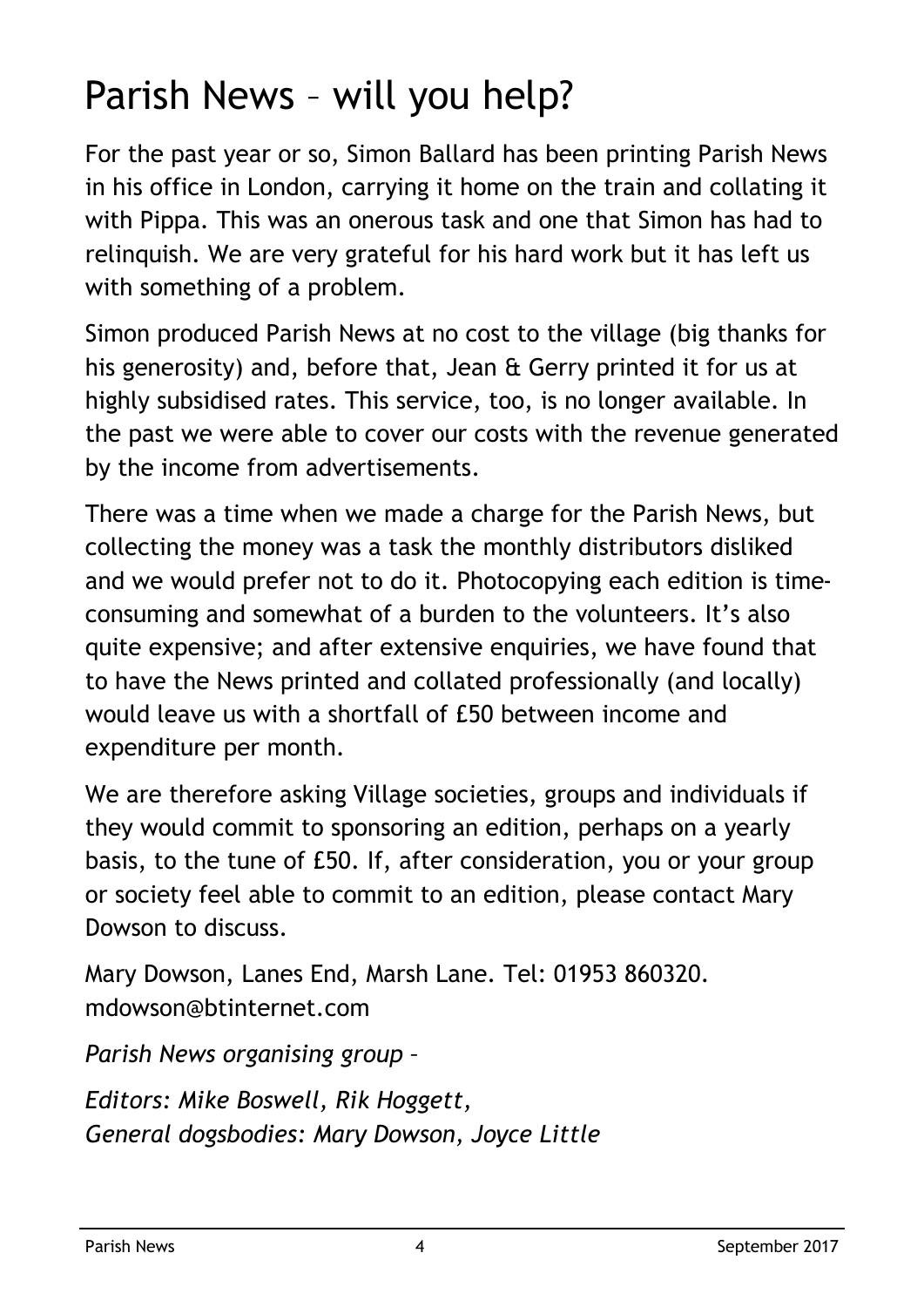## BEAUTY BOX

AND FOOT HEALTH PRACTICE Dermalogica facials / Body treatments Aromatherapy and Swedish massage Indian Head massage Manicures / Pedicures Nail extensions Waxing Electrolysis

General foot care / nail cutting Corns / Hard Skin Ingrowing toe nails Verruca treatment / Diabetic Feet

**HOME VISITS AVAILABLE** 

## **Gayle Wilby Dip CFHP / MPSPract**

A MEMBER OF THE ALLIANCE OF PRIVATE SECTOR PRACTITIONERS 1 Norwich Road, New Buckenham Tel: 01953 861 021

## **Just Ask**

## **Property Maintenance**

for all your property requirements specialising in Kitchens and Bathrooms

## **Free No Obligation Quotes**

## Just Ask Paul

## on

01953 861476 or 07584 283624

email: justaskpaul1@yahoo.co.uk









www.broadlandtreeservices.co.uk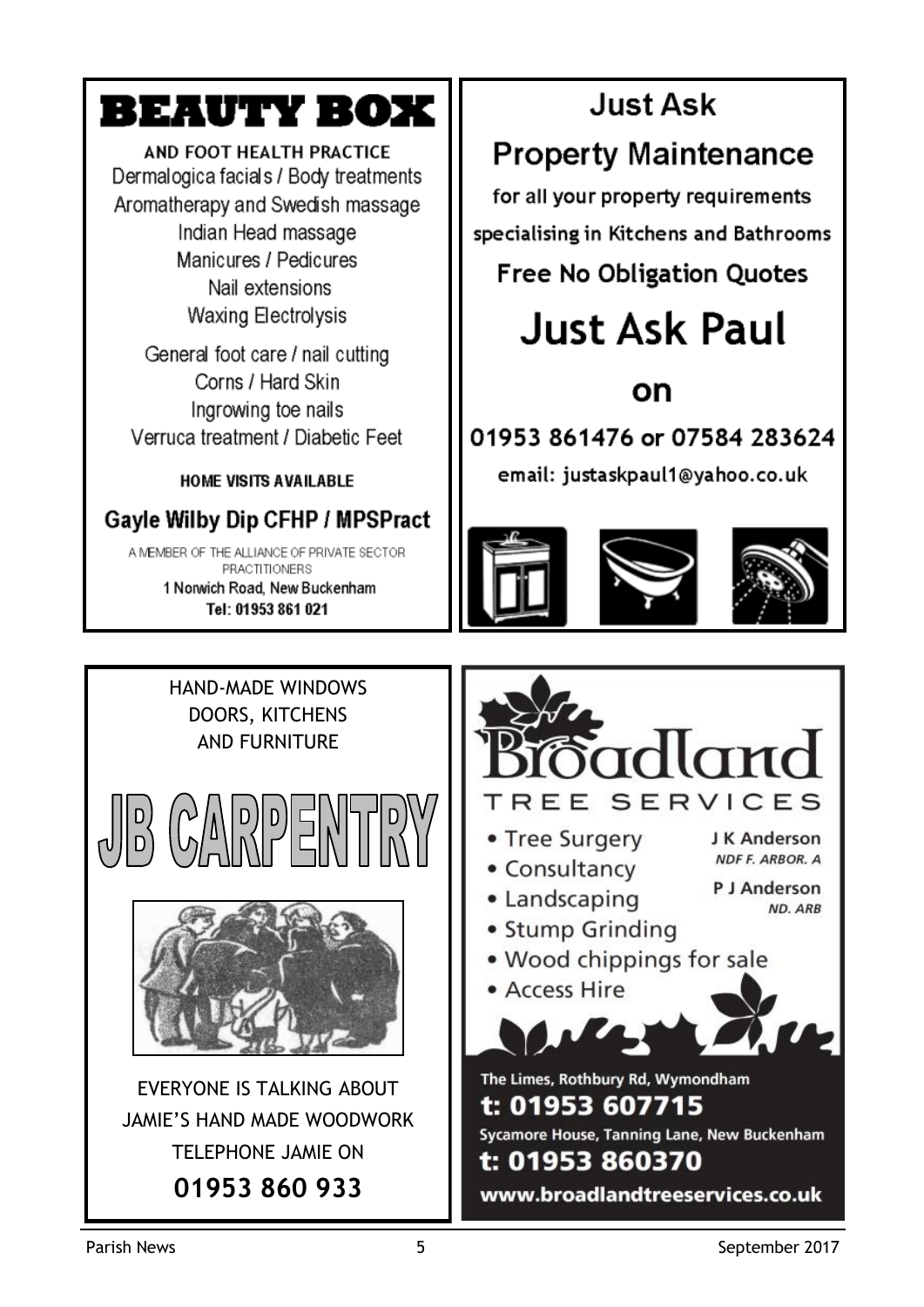## Methodist Chapel

It is with sadness that I am writing, that our Chapel is closing on 1st October 2017. The Rev. J Horton will take this last service, and we welcome anyone young or old who attended Sunday School, our anniversaries or our Youth Club.

We have many happy memories of our Summer celebrations, Harvest Festivals on Sunday nornings, and Auctions on Monday evenings. We all gave and bought. Mrs Ivy Bailey always made lovely toffee and I made meat pies. We all bid against each other and it was good fun.

We would like to thank all the people who have helped us, no names, you know who you are! Thank you.

Sadly, most of our helpers and friends have passed away and no young people have replaced them. Our speakers all travel to New Buckenham and it is not fair to ask them to come for so few worshippers. So we thank you all.

God Bless.

*Jean Howling*

## Byron Davy

Byron sadly passed away on 7 July 2017, after suffering from dementia for several years. His funeral took place on Tuesday 25th July 2017 at St. Martin's Church, New Buckenham. We would like to thank all family and friends, for the cards, flowers and messages of sympathy at this difficult time. Thank you, they are greatly appreciated.

*Irene & Paula Davy*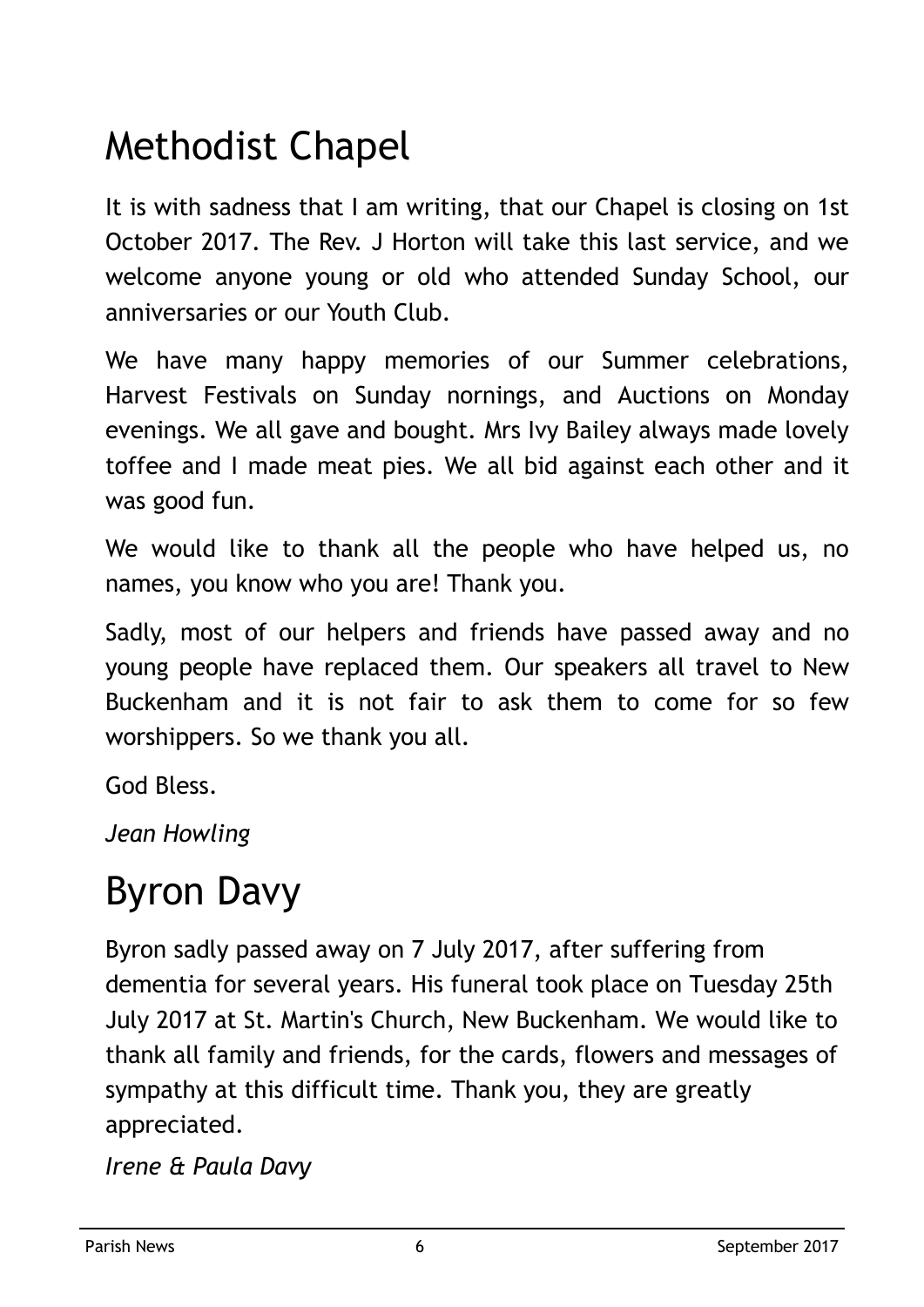



Come and join us for a homemade, vintage style, cream tea lunch, followed by a fun afternoon of painting and creating. Learn chalk painting techniques and enjoy a craft of the day, in a friendly, nostalgíc atmosphere.

Only £30 per person, including lunch and all materials. Please Contact: Joanne Aston on, 01953861112 or email, jo.aston@kevaston.demon.co.uk for further details.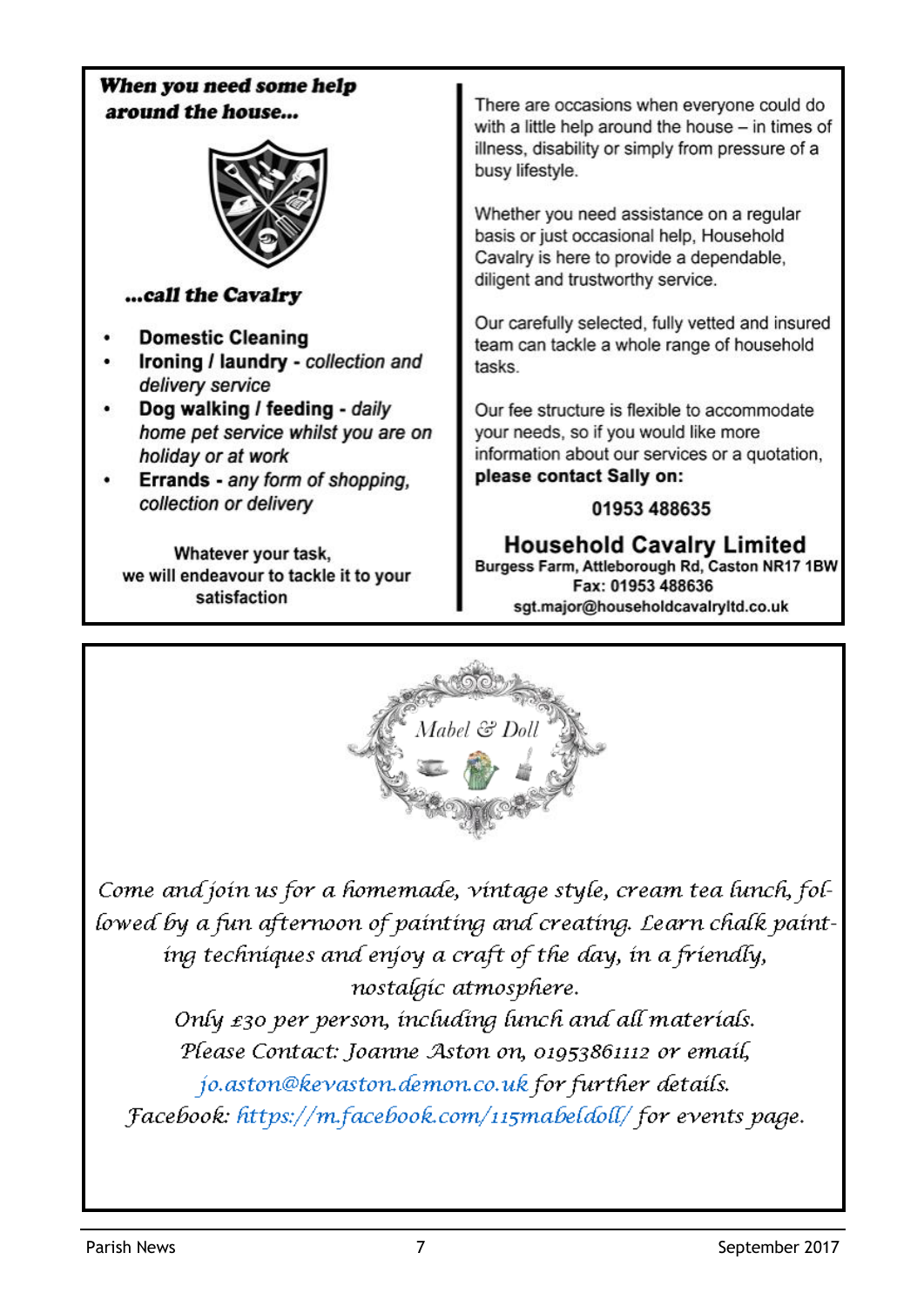## New Buckenham Village Hall Trust

## Chair(s) Report for the AGM 2017

The Village Hall Trust AGM was held on 18th July, we were pleased to have the pleasure of a number of village residents in addition to the current Village Hall Trustees, with apologies from those that were unable to attend.

At the beginning of the year the Trustees were faced with the dilemma of who to elect as Chair – none of the current members were able to commit to taking the role on full time. In true innovative fashion we decided on a rotating Chair with each serving for a 2 month period. This has worked remarkably well and will continue for the following year. So this Report is the combined effort of all of the years serving Chair, who in addition to myself include Sandra Lester, John Hobley and Ed Dowling - thanks go to all. Having drawn the short straw it was my lot to Chair the AGM. Success of the operation of the village hall is thanks to a great team of people not least of these being Stevie Hobley who is responsible for all the administration and booking. The Hall is reliant for being the success it is for support and hard work from many people and the Trustees thank all those who keep the building going. The

Trustees are an essential part of the process and all contribute in many ways, so thanks to all Trustees for their work. Below is a list of all the Trustees for 2017/18 some nominated, some elected and some co-opted.

We currently have three vacancies on the Trust and are looking for Trustees to take on responsibility for: Young People History and Conservation and Women's Groups. An interest is all that is required but most important is a willingness to actively support and help with village hall activities and to liaise with the community groups that use the hall.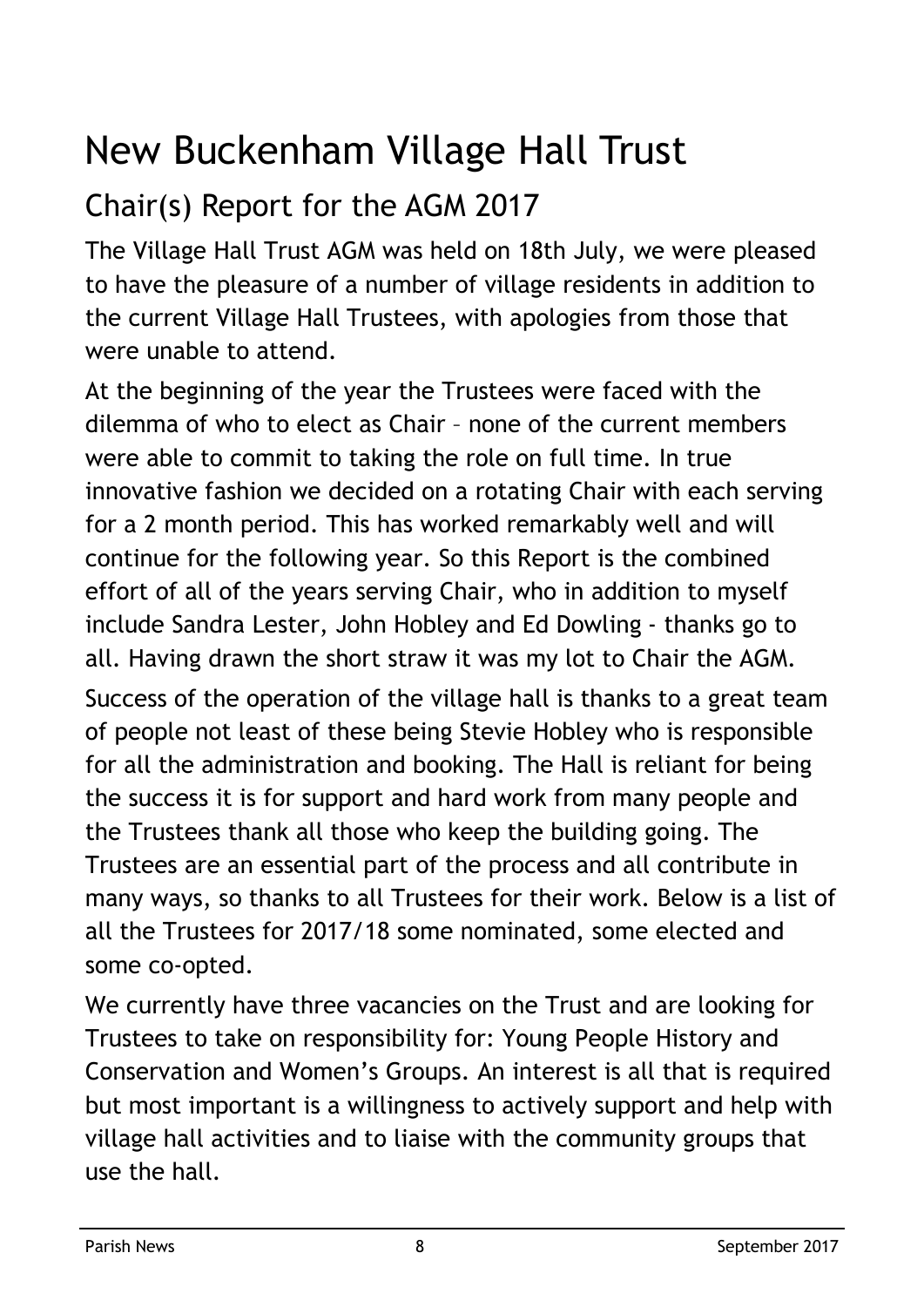

Indy Free  $_{\scriptscriptstyle \mathrm{Dip}\, \mathrm{FD}}$ 

Independent Family Funeral Director Fairfields, High Street, Attleborough, Norfolk, (Next to Attleborough Methodist Church)

Andy Free and Jane Patrick have been gently helping and guiding bereaved families in New Buckenham and the surrounding area for many years, arranging funeral services that can truly reflect the life which has been led.

You can visit us at our relaxing funeral home, or if you prefer, we can visit you in the comfort of your own home

Our family provide a high standard, traditional service, with a good level of local knowledge to be able to arrange the best for you and your family, we consider it a privilege to look after someone as if they are one of our own.

We also offer the comfort of guaranteed Pre-paid Funeral Plans and advice on Memorialisation

Contact us on (01953) 452455 24 Hours

Email: andy@andyfree.com www.andyfree.com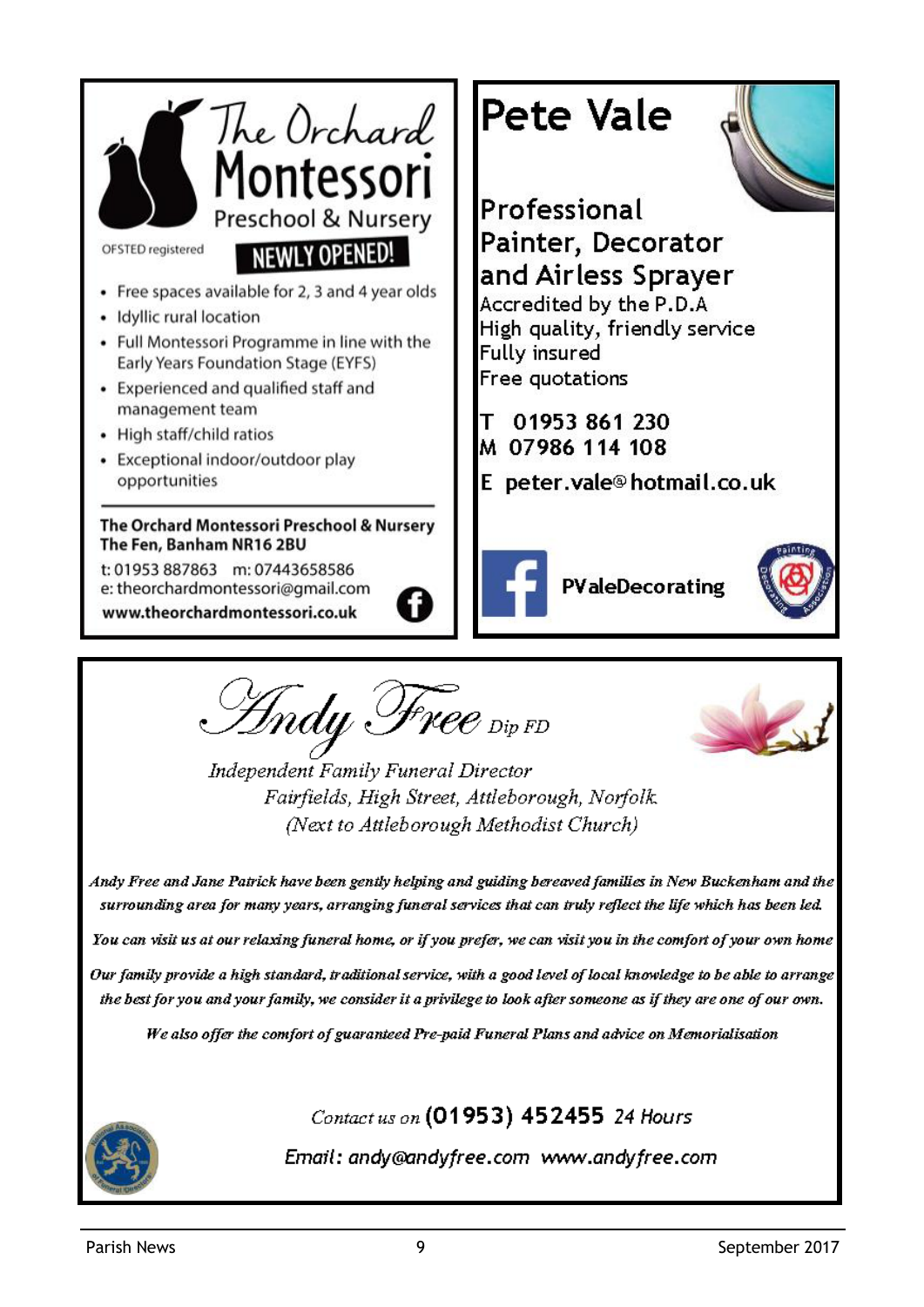Only with the background work that the Trustees dedicate to the running of the hall can we continue to have a true community venue that meets the needs of the village and the surrounding area. Interested? Contact one of the Trustees to find out more. Below is a summary of "what happened this year" collated from all the chair's reports.

1. Maintaining the fabric of the hall and its surroundings is a key part of the work of the Trustees. This year included painting of the interior and external woodwork on the windows, replacing the kitchen door, and maintenance to the heating system.

2. In October 2016 the hedge around the field was cut back, we now need to keep on top of this with regular cutting.

3. The application for a mobile mast was turned down due to an objection from Historic England which went uncontested possibly due to negative reactions to the project from the village. Sadly we understand that the mast will now be located outside the village on private land with the income going to the landowner rather than into the community. The Trust has been working to ensure a reasonable level of non-hiring income to reduce dependency on hiring income and fundraising, the income from the mobile phone mast would have been invaluable in achieving this goal.

4. The Parish Council Community Fund enabled us to acquire a small digital projector and screen for the large meeting room.

5. Income from hiring and donations was £29321 (fundraising provided about £3000) outgoings were £29727. This shows the importance of fund-raising to this success of the Hall. We do however aim to identify specific projects that can be funded by donation income wherever possible. We are also benefitting from the income received from the solar panels output, about £1900 this year. Thanks to all those that work so hard in fundraising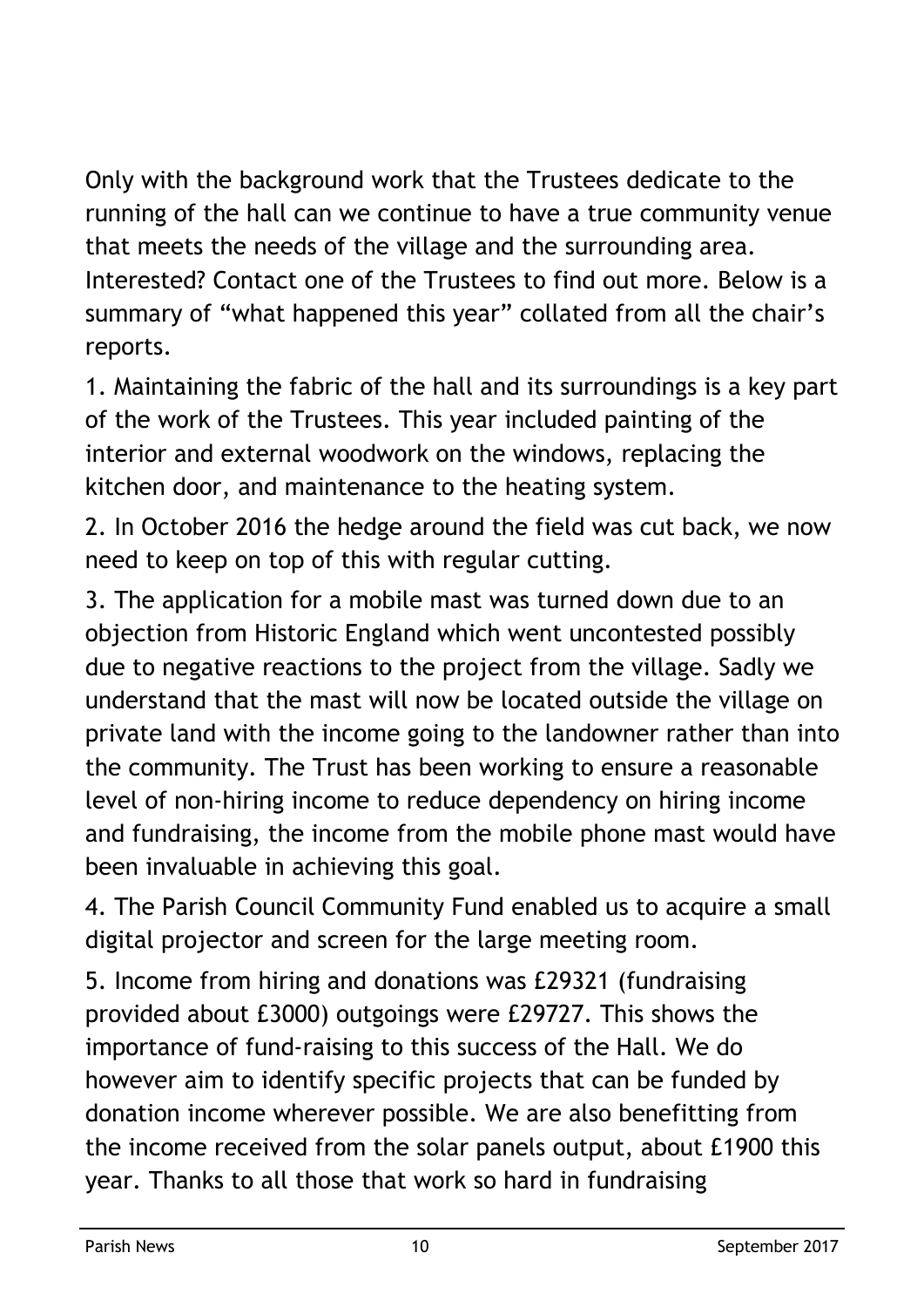6. We reviewed our hiring charges and there will be an increase to weekend function hire for weddings and parties, all other hire charges are unchanged. Bookings remain good; we lost our senior football team but we welcome back the Junior Football team!

7. We have a presence on social media (Website and Facebook page). The provision of Wifi in the hall is a great benefit to help us keep connected to the community. After the meeting we enjoyed a glass of wine and had an open forum with subjects ranging from replacement theatre lighting, to attracting participation of more residents of the village in community activities.

Contact details for the Village Hall Trust 2017/2018 Stevie Hobley: Booking and financial administrator–860463 or 07469715517, bookings@newbuckenhamvillagehall.co.uk

Andrew Bingham : Parish Council 861150, andrew@binghamhall.com Sandra Lester: NewBArts 861114, sandralester5@googlemail.com Mike Boswell: Players 860015, mikeb.48@gmail.com Clive Rush : Fundraisers 860572, clive.rush@btconnect.com Tommy Winser: Good Companions/ Silver Band 860568 David Potter: Church/Chapel: 860635, davidpotter1940@gmail.com Eddy Dowling: Co-opted– t: 861115, edwindowling@btinternet.com Alice Cattermole: Co-opted: 860136, alicecattermole@hotmail.com Gill Goodwin: Elected 860703, gill.good@btinternet.com John Hobley: Elected 860529, johnhobley9@outlook.com Juliet Fulford: Elected 861150, juliet@jult.co.uk *Andrew Bingham, AGM Chair*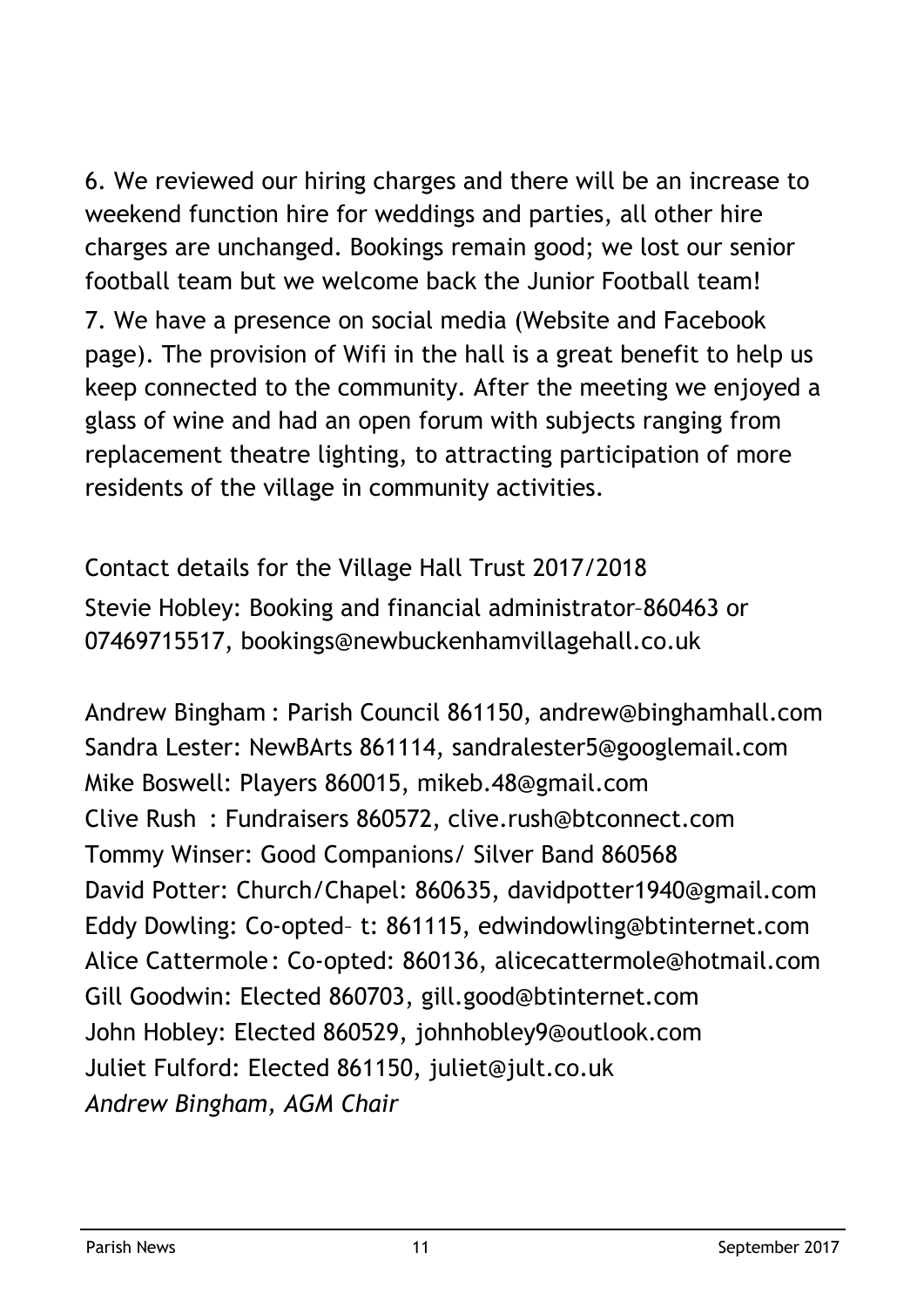## Breckland Local Plan

Breckland Local Plan documents that will shape future growth and development in the district until 2036 have been approved by Breckland Council to go out for a six week pre-submission consultation between 21st August and 2nd October 2017. Once adopted, the Local Plan will set out the policies used to determine planning applications and the location of sites to meet housing, retail and employment requirements. It will also identify a five year supply of housing land which will give the Council more control of the location of new housing and will reduce the likelihood of ad-hoc development.

The Local Plan has been shaped through three previous public consultations and a number of open events held in each of the five market towns.

During the pre-publication period, the Council will be inviting views as to the 'soundness' of the Draft Local Plan – i.e. whether it is consistent with national policy, and sets out an appropriate strategy to meet the housing and infrastructure requirements of the District. During this period the draft Plan can be viewed on the Council's website and copies of the document will be available for inspection in the libraries in the market towns and the customer contact centres. You can also contact the Parish Clerk or Adrian Joel - District Councillor for the Buckenhams & Banham Ward, email: adrianpjoel@btinternet.com

Once the pre-publication period is over, the responses will be reviewed and any necessary amendments made before the document is submitted to the Secretary of State for the Examination in Public. *Adrian Joel*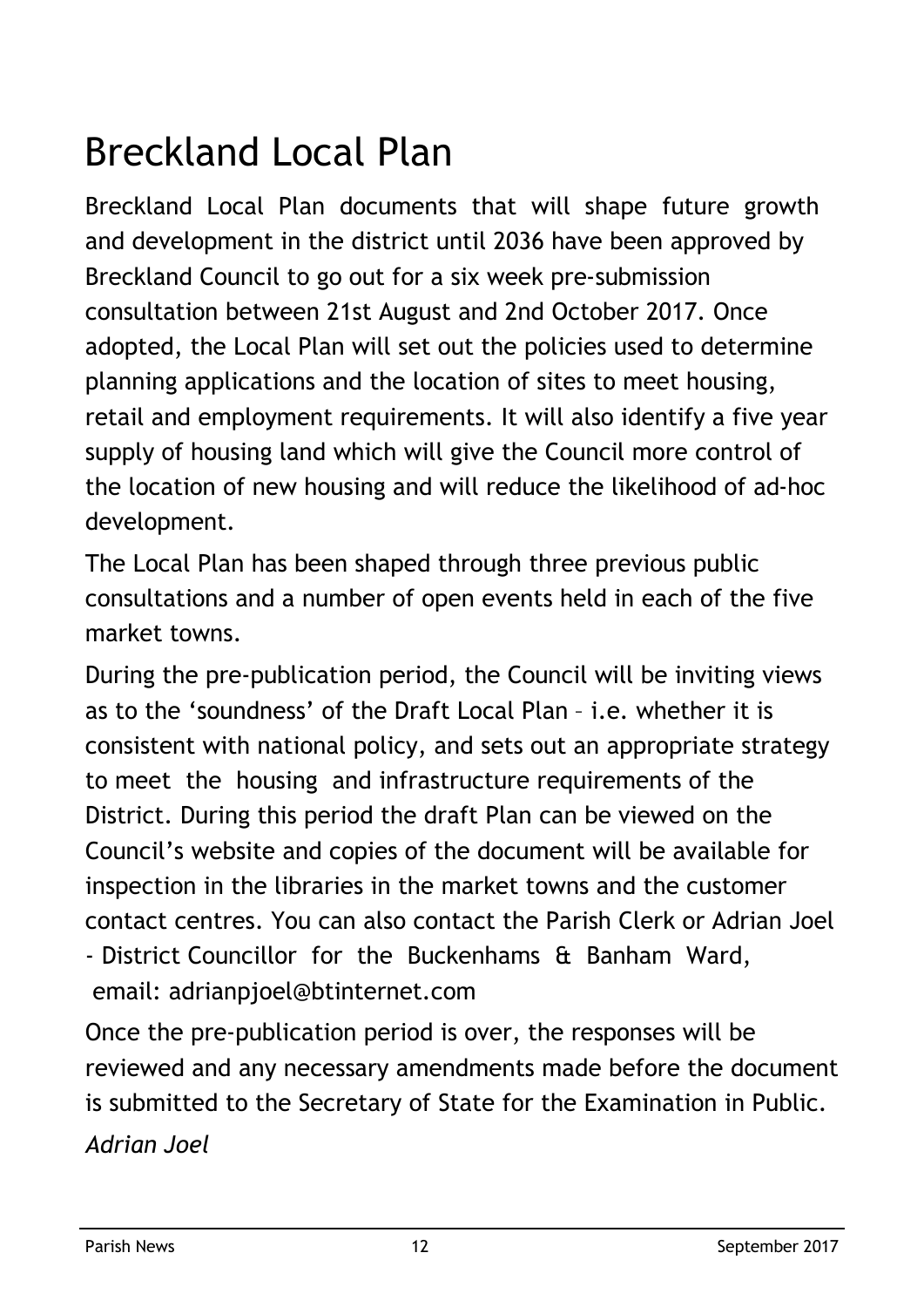## Neighbourhood Plan Survey

The survey has now been delivered to every household apart from those where people may be on holiday. We'll deliver their forms when they're back. Within just one week a significant number of survey forms have already been completed and returned or done on-line, demonstrating the community support.

Please would everybody complete a form, that is everyone aged 16 and upwards. We are keen to get as many views and opinions as possible. Please make sure the youngsters in your household have participated because it's their future. What's more, the 16 - 24 year old age group isn't that large so there's a reasonable chance of winning the £25 cash prize in the free draw!

We'll close the survey at the end of the month, then start analysing the results. To ensure confidentiality, all the information linking the numbers and the households will be kept securely by a team member who is not taking part in processing the answers. Likewise those who process the answers will not have access to the household details.

The survey analysis will take some time but we hope that preliminary results will be published early in October. Meanwhile do have a look at our website www.np4nb.online or www.facebook.com/np4nb where all comments and views are welcomed.

*Charles Oxley, Neighbourhood Plan Team*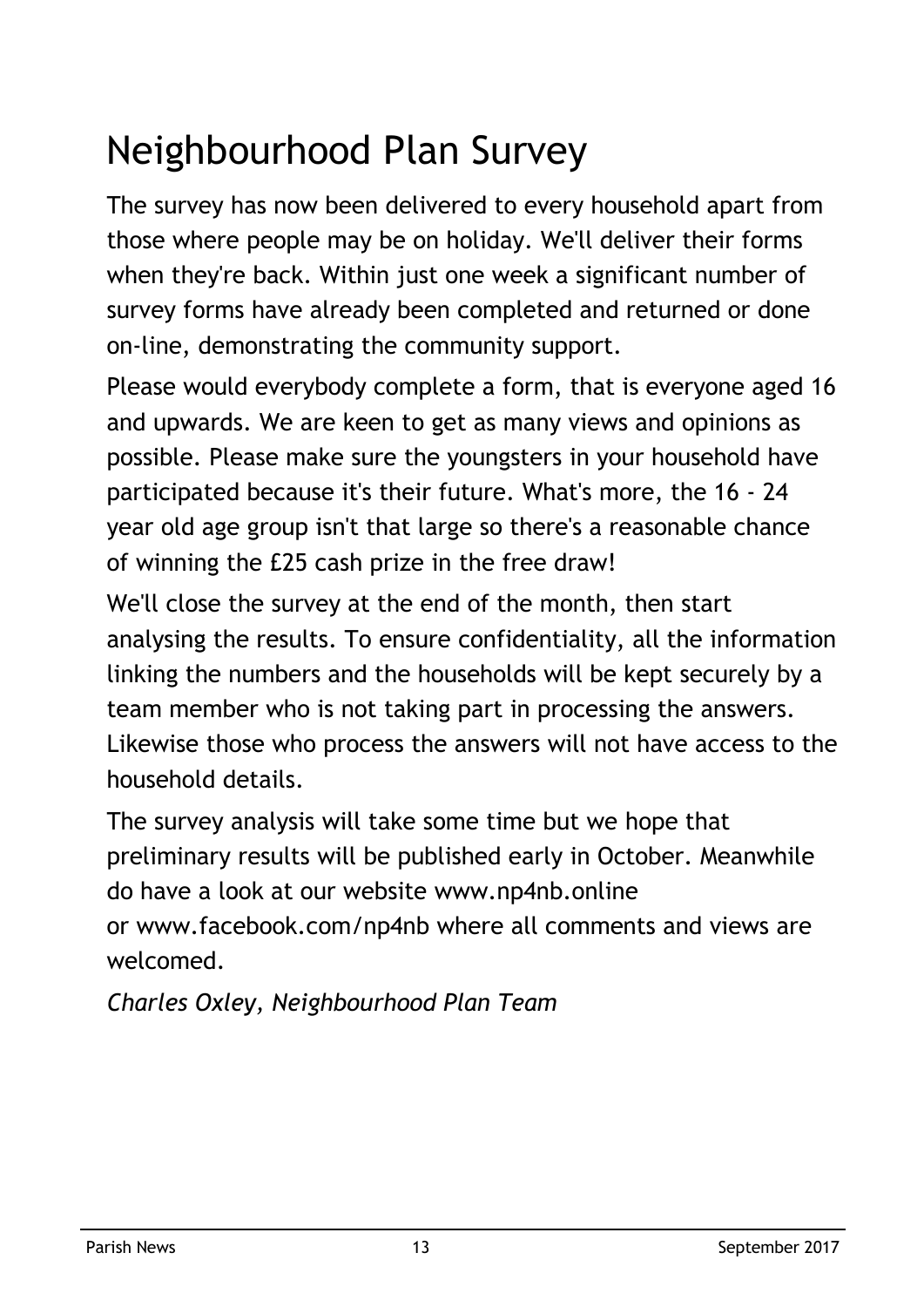# SPIRE<br>SOLICITORS<sup>LIP</sup>

## Outstanding advice and legal expertise for the region.

Corporate & Commercial **Commercial Property Employment Law Housing Development Tenancy Management** Agriculture

**Human Resources** Wills, Tax & Probate **Employment Law Debt Collection Personal Injury Claims Family Law** 

Mediation **Dispute Resolution** Conveyancing **Collaborative Law Litigation & Disputes** 

#### T01953606351 www.spiresolicitors.co.uk

Attleborough T: 01953 453143

Avisham T: 01263 732123

Dereham T: 01362 692424

**Diss** T: 01379 641221

Long Stratton T: 01508 530033

**Norwich** T: 01603 677077

Watton T: 01953 882864

Wymondham T: 01953 606351



Parish News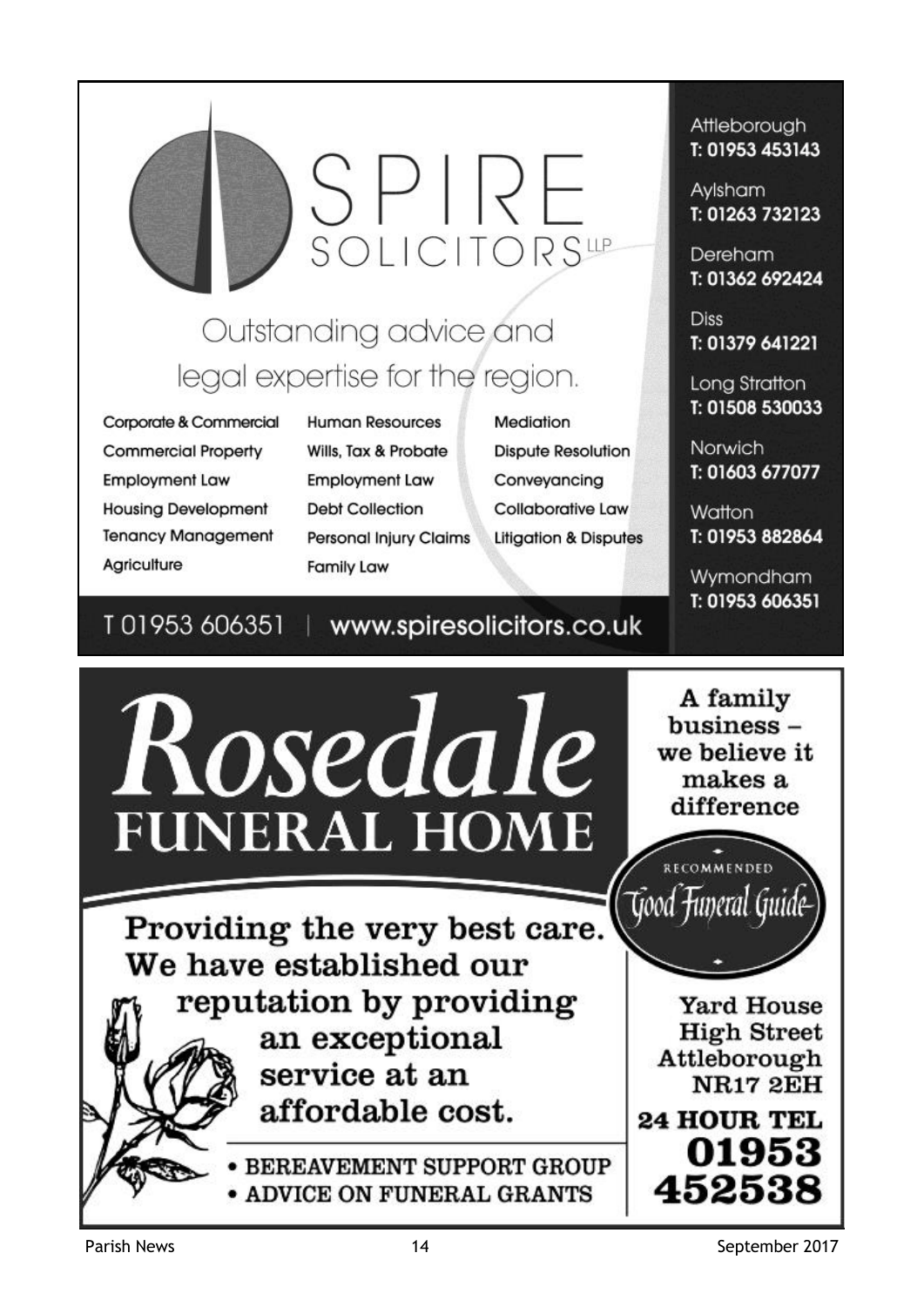## Summary of Draft Minutes July 2017

1. PC resolved to approve the draft Minutes June meeting

2. Matters Arising

a) the cost of the memorial plaque in brass to Lindsay Stevenson is likely to exceed the initial estimate of £50.00. Resolved to commission a replacement for up to £150.00

b) Parking - residents now aware of issues regarding the obstruction of service and emergency vehicles

c) Community Car Service - the Chair will look into DBS checks for drivers

3. Declaration of Interest

Cllr Highton declared an interest in relation to village notice-board

4. Public Participation

a) Parishioners comments and questions

Church Farmhouse - some activity tidying garden. Discussion regarding Council Tax liability

Phone Box - parishioner asked what would happen to village phone box. It is still being maintained by BT, when they relinquish responsibility the PC will be given the option of taking it over.

b) Councillor reports

Speeding - complaints in Church Street. Thought that speed bumps would not be appropriate. Cllr Chirodian agreed to contact NCC and Cllr Hobley agreed to speak to PCSO's.

Hedge around Castle Hill House has become overgrown and may cause problems for pedestrians and traffic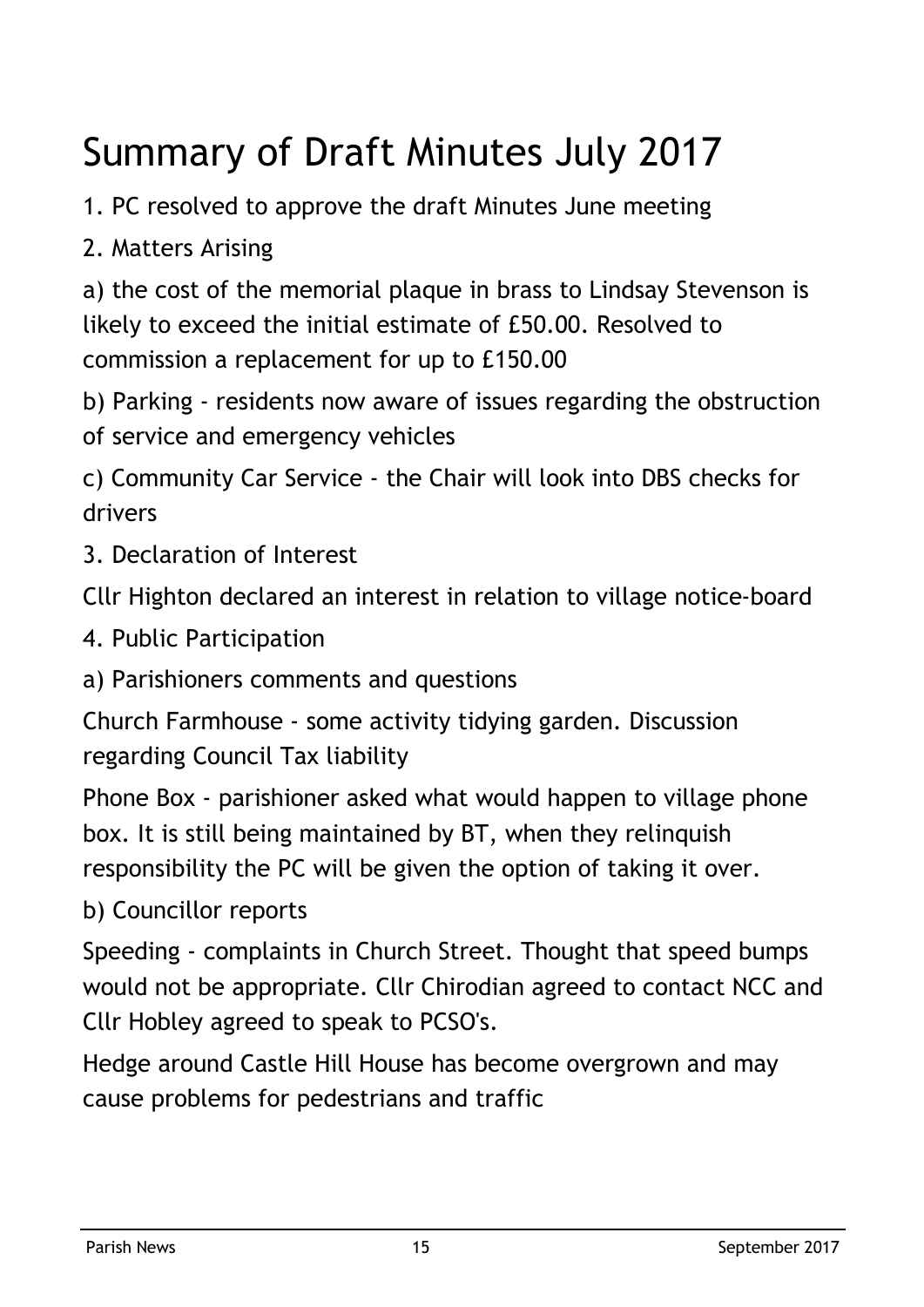5. Planning

New

Semi detached, Boosey's Walk, repair and alterations - no objection Breckland Council decisions

Wine Cellars Market Place, erect rear 1st floor extension - approved

Pickwick House Grange Rd, changes to approved drawings - approved

- 6. Financial matters.
- a) financial report for May and June received

b) resolved to renew the Council's insurance with Aegeas for £660.82

c) resolved to approve payments

d) council received final accounts for 2016/7. The Clerk is working to amend the presentation of the budget in the future to enhance council's understanding of the budget and council's financial standing. To be discussed later in the year.

7. Neighbourhood Plan

Cllr Manning presented a report from the Working Party. Grant from Locality of £1180 received. Surveys will be delivered personally later this month.

### 8. Village Hall AGM

Village hall AGM takes place on Tuesday 18th July. Cllr Bingham appointed as PC representative .

## 9. Amenities.

a) Cemetery

Cllr Chirodian and Clerk reported that the training course on cemetery management had been useful and had raised some issues.

i) our cemetery fees seem low and need to be reviewed

ii) testing of memorials does not need to be done by professionals.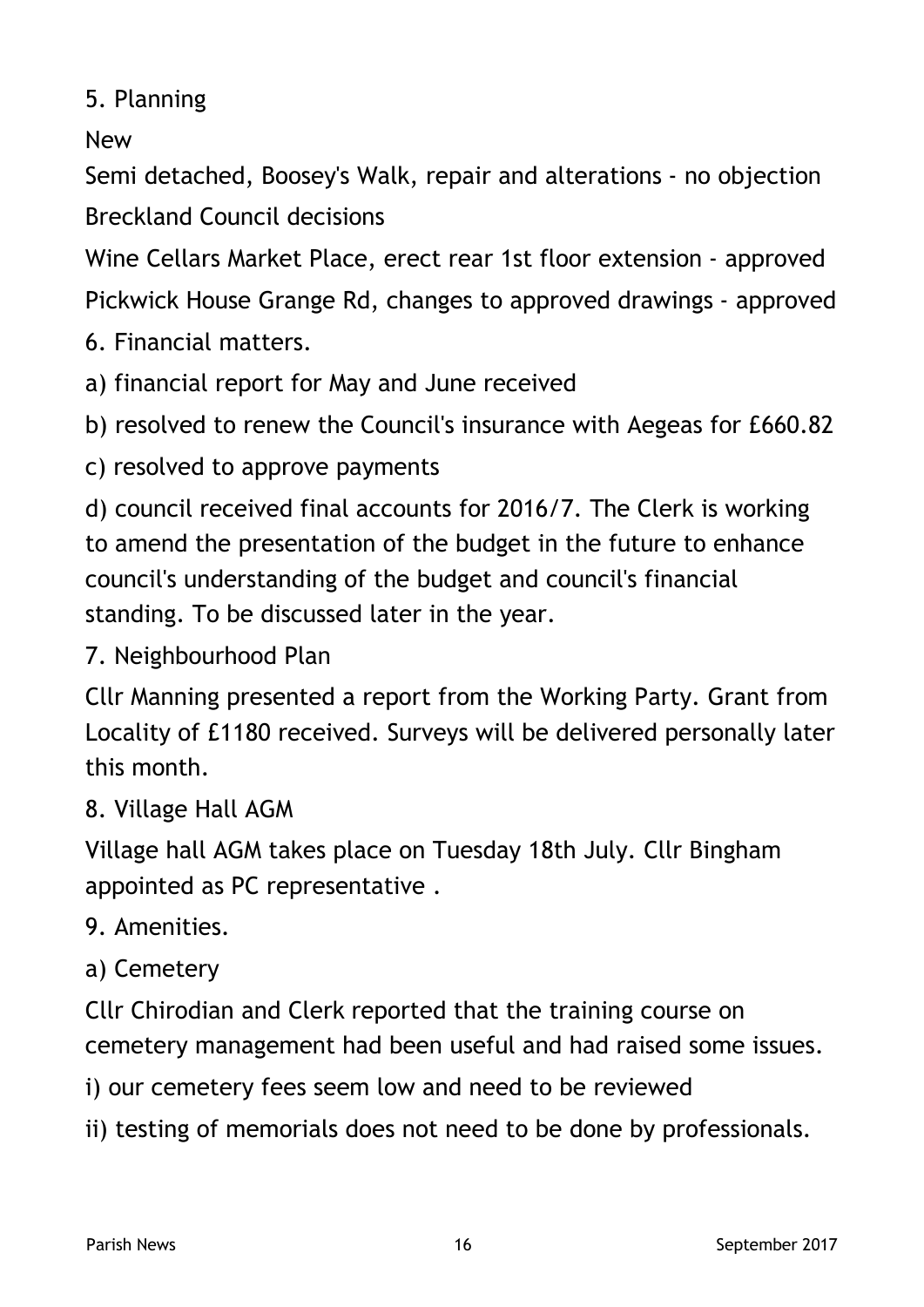## **R.BUNN ELECTRICAL**

## **Richard Bunn**

LED Lighting - Indoor/Outdoor Lighting Extensions - Rewires - New Builds **Additional Lights & Sockets Mains Upgrades** 

## 07899936057

**Competitive Hourly Rates** R.BunnElectrical@Gmail.com

No VAT Part P Approved

## **Tacolneston Osteopaths**

Yvonne Avliffe D.O.FSCCO **BSSCMD MICrA** lan Lewis B Ost

9 The Fields, Tacolneston Tel: 01953 789629/07770652839 acorns.clinic.aylsham@gmail.com

\*Experienced osteopath qualified for 35 years \*Gentle Osteopathy for the elderly \*Cranial Osteopathy \*Headaches and migraine, acute necks \*Sporting injuries, accidents & whiplash For muscular and joint problems \*Repetitive strain injuries at work or at home \*Pre-& post- pregnancy for mother and baby

Ο ΣΤΕΩΡΔΤΗΥ ΕΩΡΙΔΗ. Rease ring and discuss any problem in confidence and with no obligation

## <u>Darren Rush</u> **BUILDER & DECORATOR**

All types of building work undertaken including:-

- Specialising in Older Properties
- Extensions / Loft Conversions
- Roofing
- Property Maintenance
- Landscape Gardening

MOBILE: 07778 602 026 HOME: 01953 860 693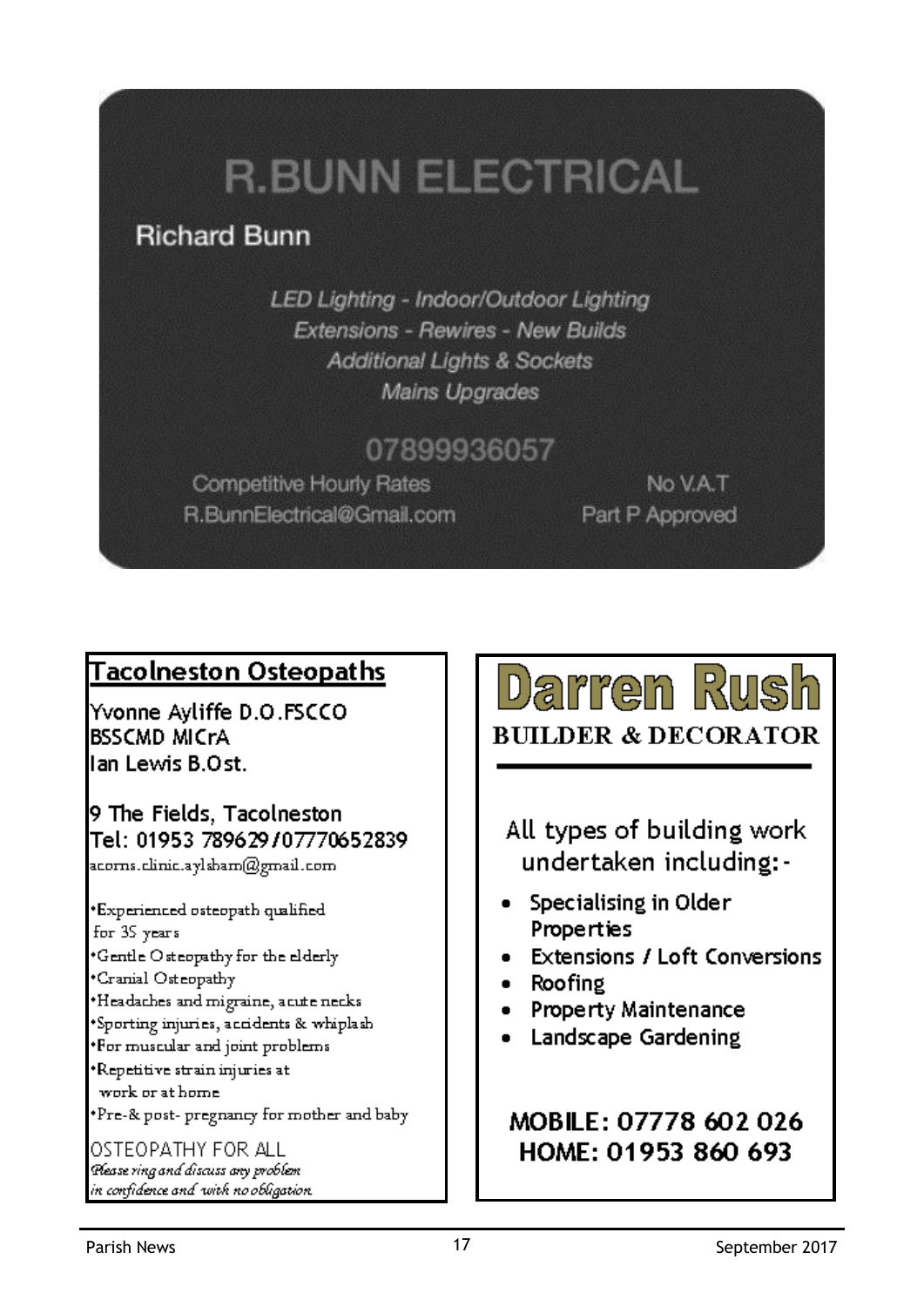iii) there are a number of options for transferring burial records onto a secure electronic form.

These issues will be discussed further at the September meeting.

b) Allotments

The Clerk has written to 3 parishioners whose allotments are not being cultivated.

c) Closed Churchyard

i) a meeting with Norfolk Wildlife Trust has been arranged

ii) quotation from Smart Gardens obtained to undertake pruning in the formal area at £12.00 per hour. Resolved to engage them for 5 hours/month for 2 months.

10. Projects

a) New Street Lighting - order issued, installation mid/late Sept.

b) Notice-board - resolved to proceed with a concrete triangle or small area of shingle and to authorise 50% payment of £1,100

c) CCS - Cllr Hobley will be dealing with DBS checks in August

11. Project Fund

- no further applications

12. Councillor responsibilities

Clerk agreed to circulate most recent list for comment before next meeting.

13. The PC agreed a payment of £65.00 to a former tenant for the return of their deposit.

*Mary Dowson on behalf of NB Parish Council*

## Parish Council Meetings 2017:

12th September, 10th October, 14th November, 12th December, all at 7:30pm.

*Karen Hobley, Chair*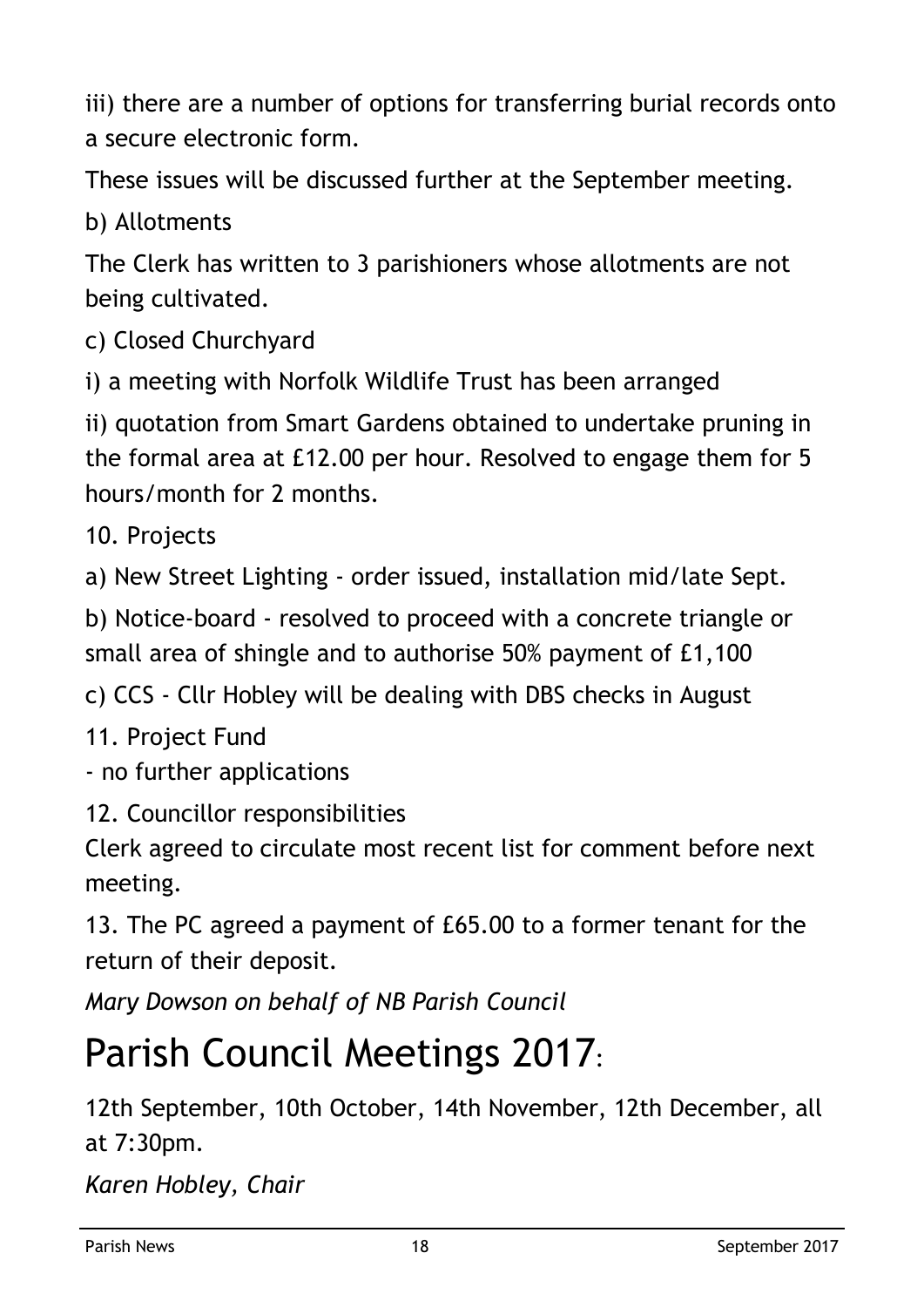

E-Mail: clive.rush@btconnect.com

**EVERYTHING FOR THE MOTORIST...** M.O.T Station inc. Diesel and Catalyst cars Full Diagnostic Facilities Up-to-date E.C.U - Engine Management Scanner

Servicing Exhausts, Batteries, Welding, Bodywork. Fully Equipped Tyre Bay Insurance and Accident Repairs **Breakdown Service** 

> AIR CONDITIONING SPECIALISTS All makes of tyres at very low prices WE WILL COLLECT AND RE-DELIVER YOUR CAR



- Complete Garden Clearance
- New Gardens Designed & Planted
- **Existing Gardens Redesigned**
- Ornamental Shingle Gardens
- Low Maintenance Gardens
- Regular Garden Maintenance Paths, Drives & Patios
- Lawns Turfed or Seeded
- Trees Lopped & Felled
- Hedges Planted & Maintained
- Garden Fencing & Gates
- Garden Drainage Systems
- Micro-digger for Hire
- Pressure Cleaning

Free Estimates and Advice

For a friendly fair service Phone: 01953 456071 Mobile: 07785 308 423 E-mail: ray@homecarelandscaping.co.uk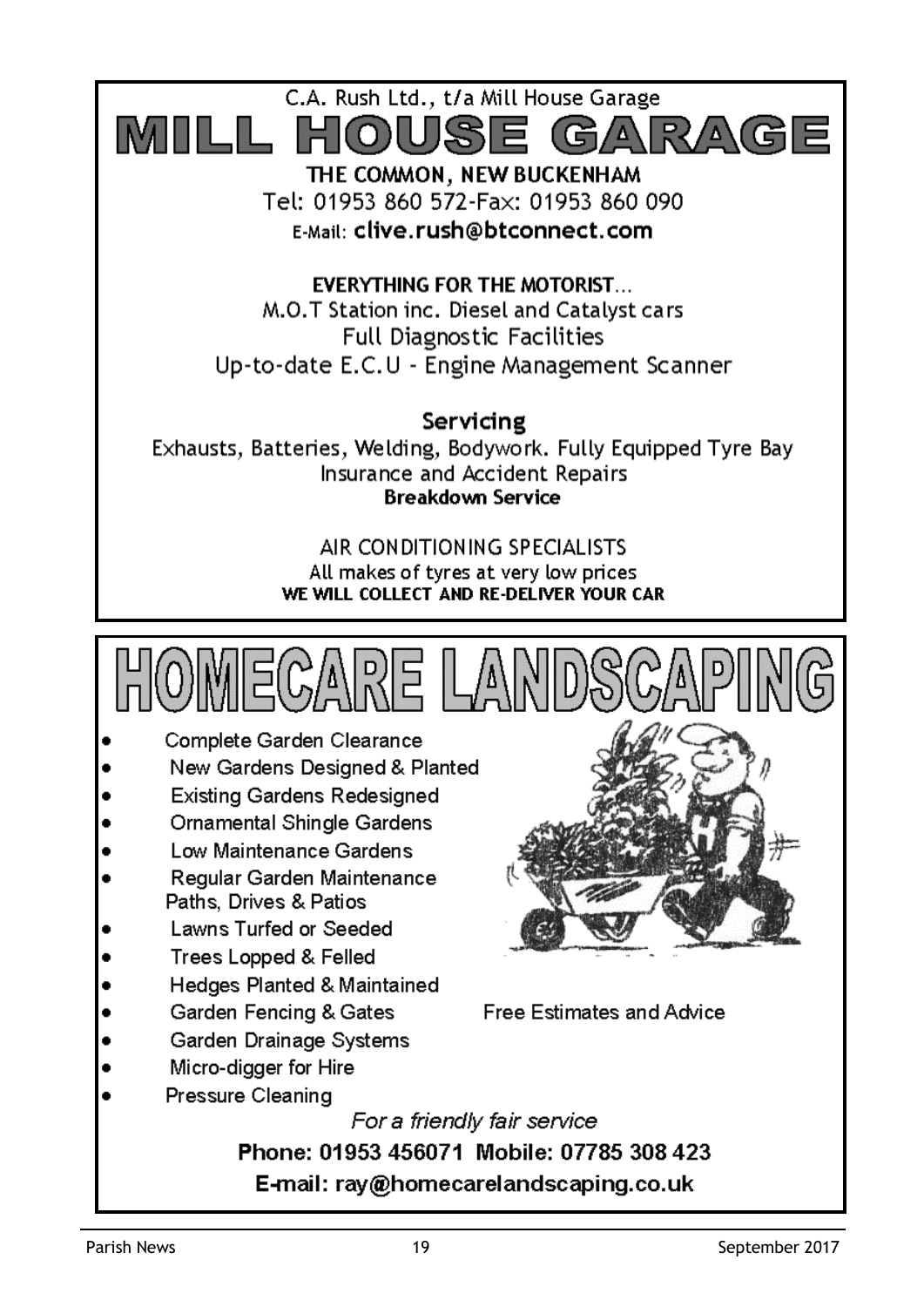

## St Mary's Residential Care Home A country home for the elderly

Situated in the village of New Buckenham, facing the village green, we provide accommodation, meals and 24-hour personal care for those who find it increasingly difficult to cope at home without assistance. Our person-centred approach means you'll be respected as an individual and treated with dignity. Long-/short-term (respite care) care for the elderly are provided, including people living with dementia.

St Mary's incorporates a patio and two fully enclosed gardens and is registered with CQC for 29 single-bedroom occupancy. The service user accommodation is arranged across the ground and first-floor levels and a platform lift is provided to aid service users to the first floor. Bathroom/WC facilities are provided to both levels, including a dedicated hair salon to the ground floor.

All meals are freshly prepared on-site by the dedicated catering staff and all specialist dietary needs are catered for. St Mary's has continually received the highest Food Hygiene Rating of 5 awarded by the Foods Standards Agency.

The Home's registered manager is supported by an experienced, well trained team that include a deputy manager, health advisor, senior carers, carers, activities co-ordinator, hygiene and catering staff.

For more information or for a visit, please contact the manager on 01953 860956 or email manager@stmaryshome.co.uk. Market Place, New Buckenham, Norfolk, NR16 2AN.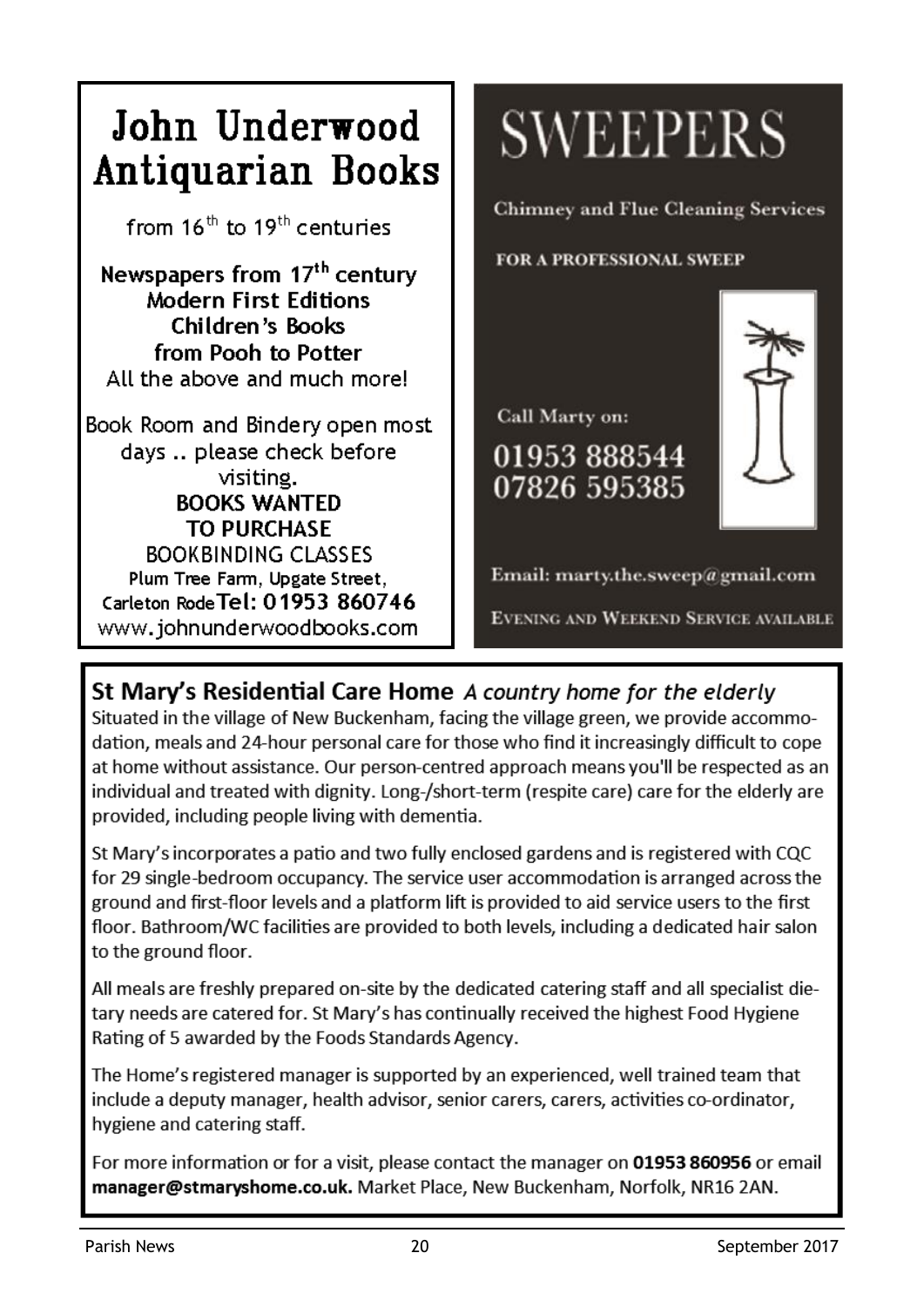## Mary Marriott Tribute

Mary Marriott died on 30th June 2017. She, along with her late husband Ken, lived in Holly Farm, along Haugh Road, for over 30 years. Although their address was Banham, they liked to think of themselves as New Buckenhamians. For over 25 of those years, until frailty and ill health took their toll, they ran a small friendly and successful hideaway campsite. Mary would welcome visitors with a tray of tea and biscuits.

Almost as soon as they arrived, they threw themselves into Village life. Mary was in the W. I., helped, certainly in the early days with flower arranging in your lovely church. Garden Parties were held in their garden, and they helped run the Good Companions. The annual village fete was a family occasion for years.

The village soon realised that Ken would know how to make/mend …and they were never too busy to lend a hand to any village activity.

The family would like to thank the village for allowing them and us to share in the life of New Buckenham.

*Helen Pearson*

## St. Martin's Church Coffee Morning.

Saturday Sept. 30th. 10.30 - 12 noon. Book stall, Bring and buy, bric-a-brac, children's corner. Proceeds to Church and chosen charity. *Susie Jowett*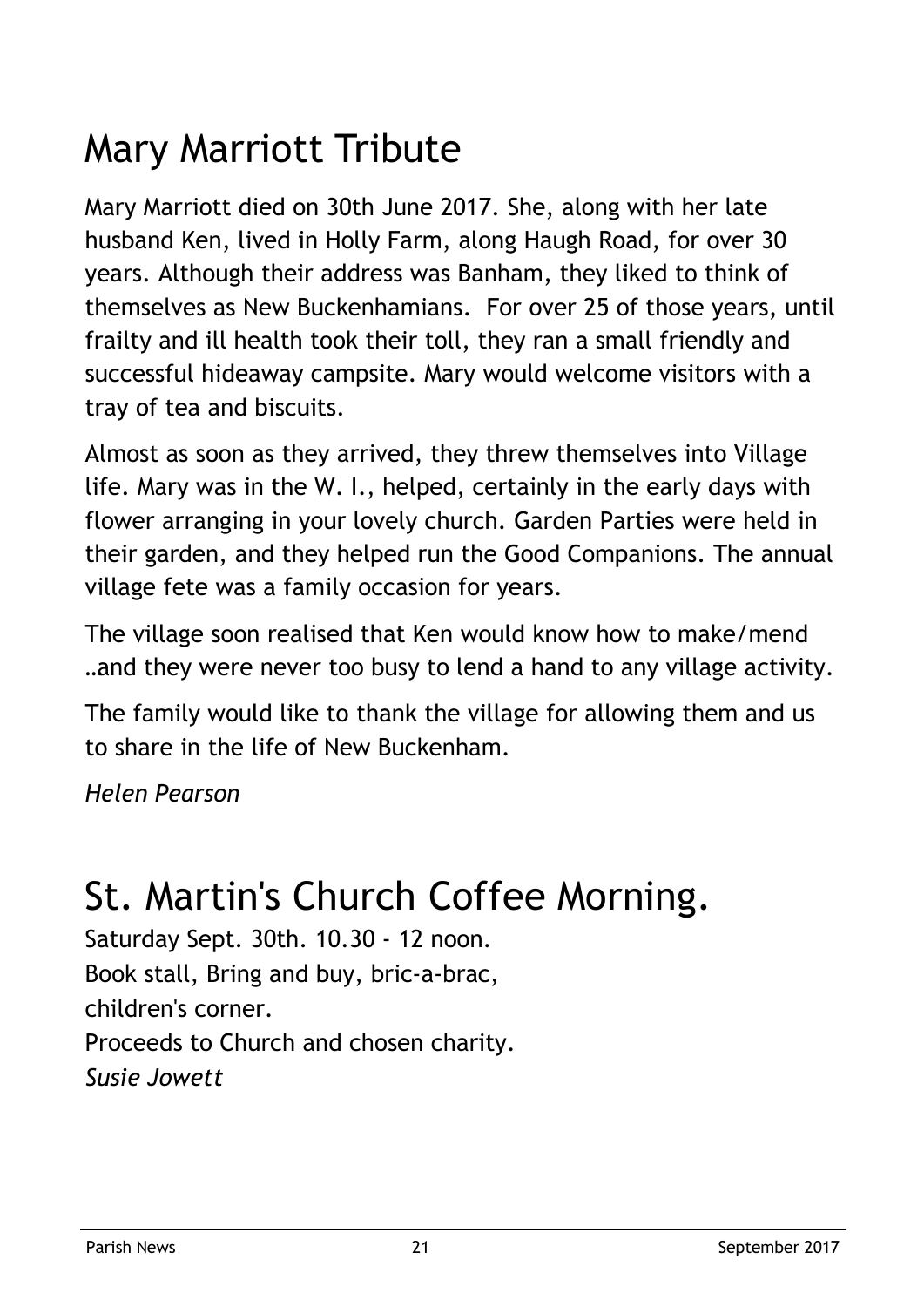## Methodist Services September 2017

Sunday 24 11:00 K Parfitt

Sunday 1st October 11:00 Rev. J Horton

This will be the last service to be held at New Buckenham. See Page 6 for further information.

## St Martin's Church

## September 2017

| Trinity 13                            |
|---------------------------------------|
| <b>Parish Eucharist</b><br>Trinity 14 |
| Morning Worship<br>Trinity 15         |
|                                       |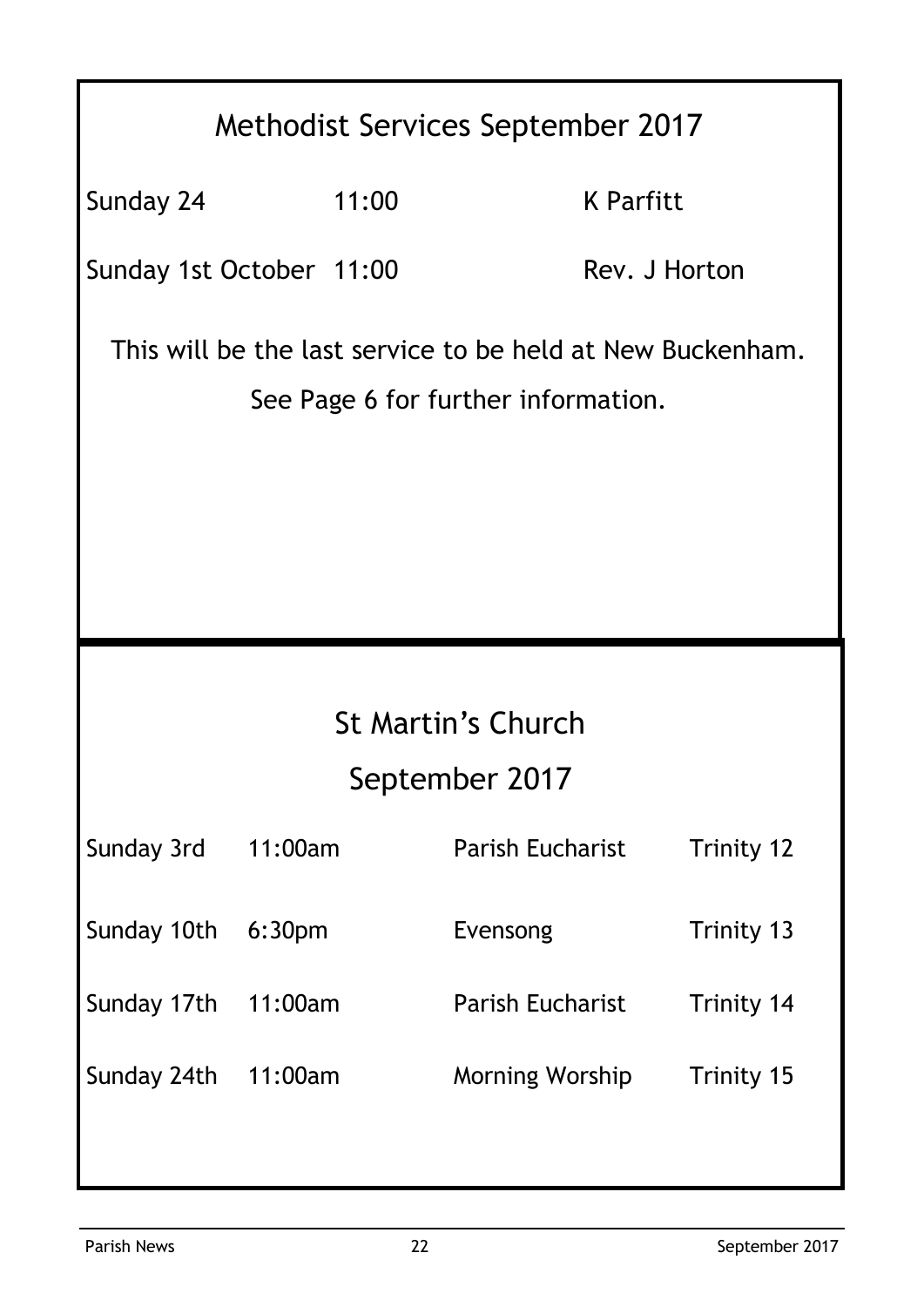## **Kings Stores**

We offer a wide range of services and supplies including groceries, fresh meat and veg, newspapers, lottery, dry cleaners and lots more ...

## Opening Hours: Monday - Saturday 7 am to 7 pm Sunday  $8$  am  $-6$  pm

Post Office: Wednesday  $9.30$  am  $-12.00$  pm

Why not call in and give us a try?

Look out for our special offers!

01953 860264